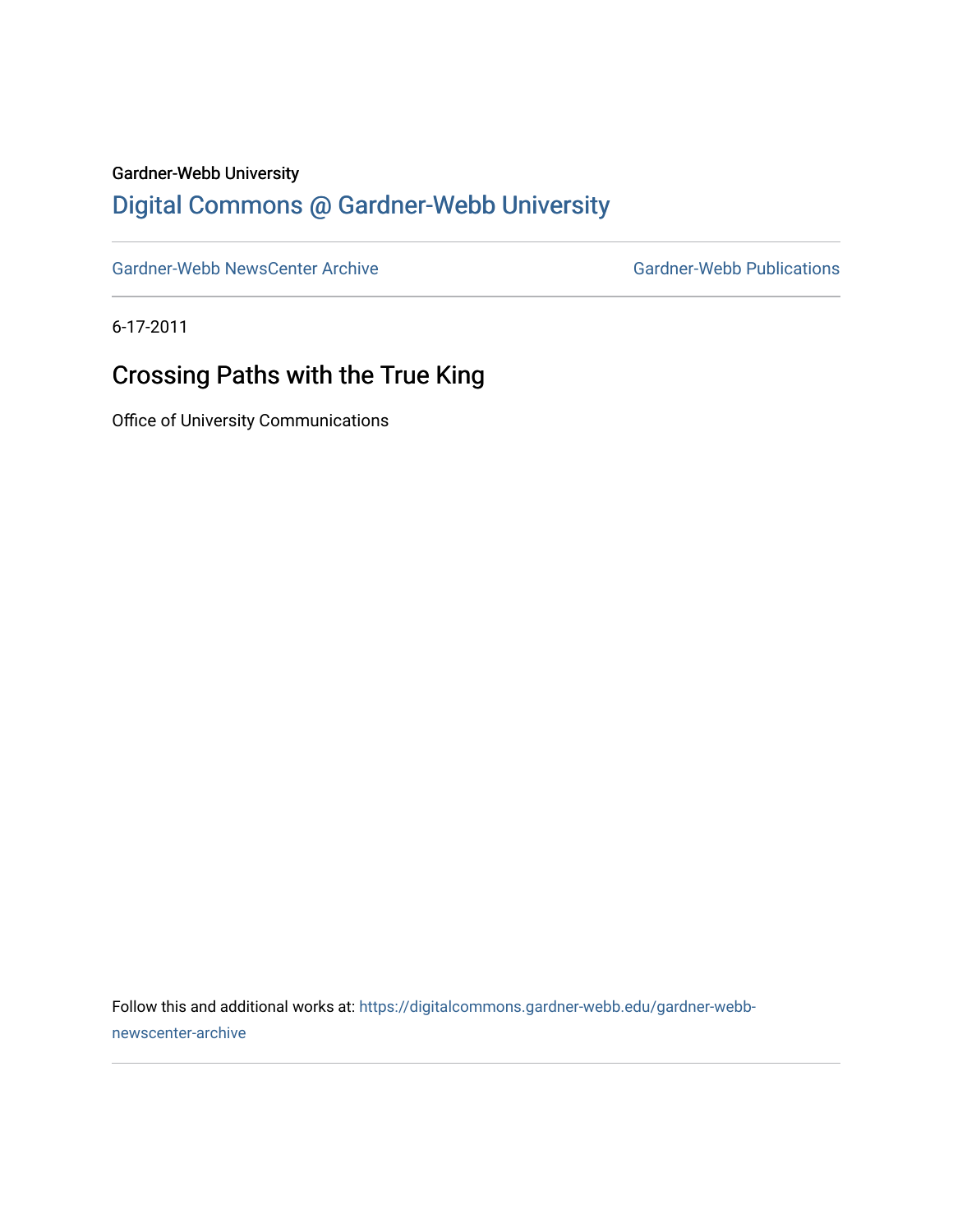## **Crossing Paths with the True King**

**webpublish.gardner-webb.edu**[/newscenter/crossing-paths-with-the-true-king/](https://webpublish.gardner-webb.edu/newscenter/crossing-paths-with-the-true-king/)

Office of University Communications **Communications Communications June 17, 2011** 

Gardner-Webb Welcomes Crossroads Worldwide for its 16th Consecutive Year of Summer Camp Ministries

When Clayton King ('95) hosted his first summer camp at Gardner-Webb as a GWU senior in 1995, he had no idea he would become president and founder of a worldwide ministry. He had no clue that a decade and a half later, he would have shared the Gospel with more than 40,000 students through his Crossroads Worldwide summer camps. He only knew that his vision for an evangelistic camp ministry was a true calling, and he trusted God for the rest.

"At 15, when I went to my first weeklong summer camp, I encountered the gospel and I felt that God had unfolded this lifelong vision for me to do a summer camp ministry," King says. But fast-forward to this summer, and King is gearing up for his 16th consecutive summer of Crossroads camp at Gardner-Webb, where he and his staff will encourage middle and high school students to allow the power of Christ's grace to change their lives.

Crossroads Worldwide is a non-profit organization based out of Boiling Springs that promotes evangelism and discipleship around the globe through a variety of ministries, mission trips, and mentoring networks. But its primary ministry is Crossroads summer camps, which more than 3,600 students will attend this summer alone. The emphases of Crossroads camps are sound biblical teaching and discipleship. "We're a simple ministry," King insists. "We preach the gospel. We teach the Word. We talk about practical issues that students deal with. We want them not only to hear the gospel and be saved, but we want them to grow deeper in their relationships with Christ as disciples."

Every summer, the camps revolve around a theme—this summer's theme is "God's Kingdom"—and students enjoy nightly teaching in a corporate worship service centered on that theme. "The Kingdom is where God rules," says Crossroads Ministry Director, Matt Orth. "He rules in Heaven, but He also rules in the hearts of believers. His Kingdom is here, among us, but it is also coming. We want to teach the students that the rule of Jesus Christ is worth submitting to and living in, and that wherever they go, the Kingdom goes. So we want them to reorder their lives under the gracious rule of Jesus Christ, their true King, and not under the rule of materialism, or selfishness, or lack of self control, or whatever else they might submit to."

Students also attend breakout workshops that focus on explicating and applying that central theme to their lives. A student might attend a workshop, for example, on how to better read the Bible, tracing some passages about God's Kingdom and discussing how to apply those practically.